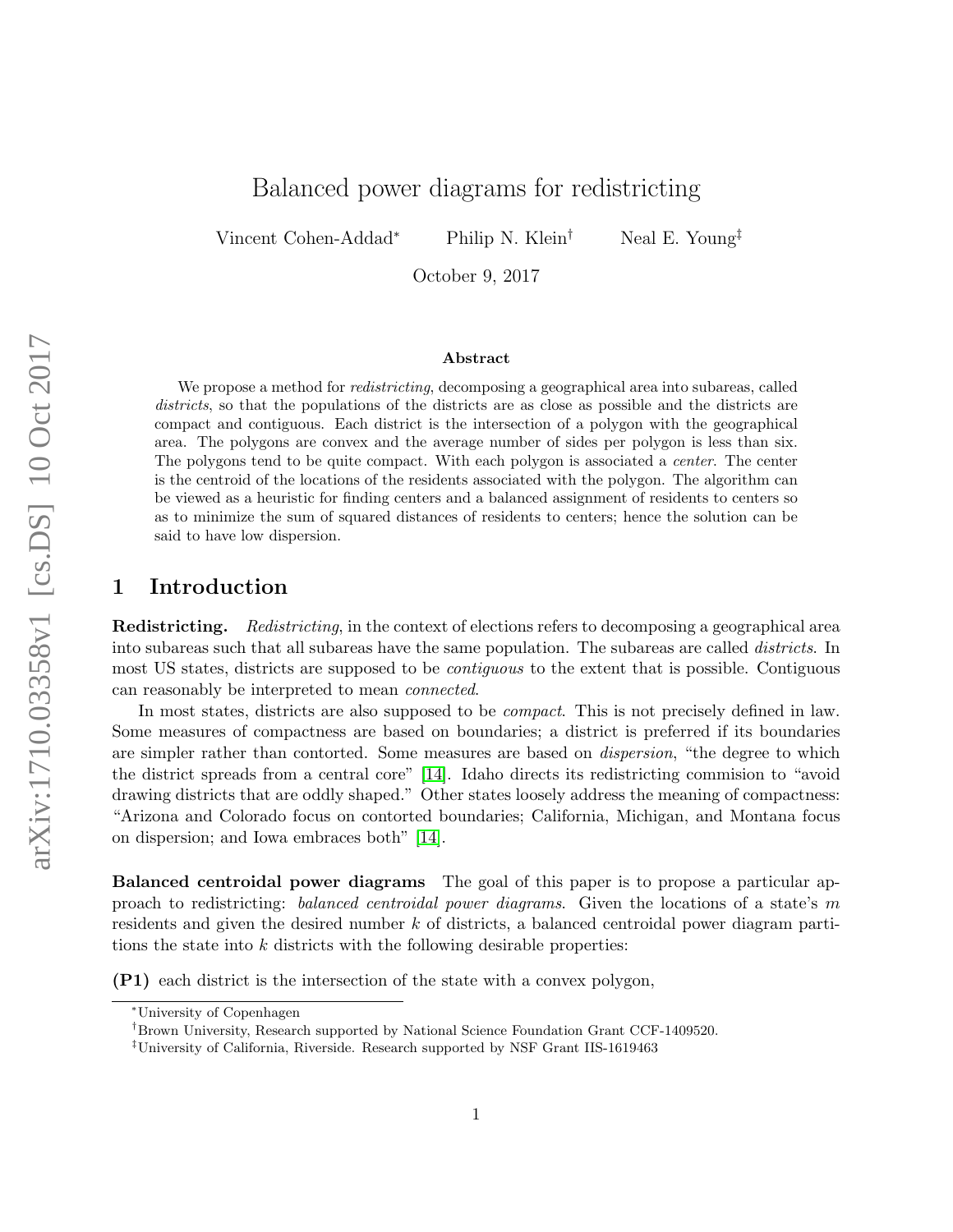- (P2) the average number of sides per polygon is less than six, and
- (P3) the populations of the districts differ by at most one.

A balanced centroidal power diagram is a particular kind of (not necessarily optimal) solution to an optimization problem called *balanced k-means clustering*: given a set  $P$  of  $m$  points (the residents) and the desired number  $k$  of clusters, a solution (not necessarily of minimum cost) consists of a sequence C of k points (the *centers*) and an assignment f of residents to centers that is balanced: it assigns  $|m/k|$  residents to the first i centers, and  $[m/k]$  residents to the remaining k – i centers (for the i such that  $i|m/k| + (k-i)[m/k] = m$ ). The cost of a solution  $(C, f)$  is the sum, over the residents, of the square of the Euclidean distance between the resident's location and assigned center. (This is a natural measure of dispersion.) In balanced k-means clustering, one seeks a solution of minimum cost. This problem is NP-hard [\[16\]](#page-15-1).

A balanced centroidal power diagram arises from a solution to balanced k-means clustering that is not necessarily of minimum cost. Instead, the solution  $(C, f)$  only needs to be a *local minimum*. meaning that it is not possible to lower the cost by just varying  $f$  (leaving C fixed), or just varying  $C$  (leaving f fixed). Local minima tend to have low cost, so tend to have low dispersion.

Section [2](#page-1-0) reviews the meaning of the terms *centroidal* and *power diagram*, and discusses how any such local minimum yields districts (with each district containing the residents assigned to one center) for which the desirable properties  $(P1)$ – $(P3)$  are mathematically guaranteed. Convex polygons with few sides are arguably well shaped, and their boundaries are arguably not contorted.

Figures [1](#page-2-0) to [8](#page-9-0) show proposed districts corresponding to balanced centroidal power diagrams for the six most populous states in the U.S, based on population data from the 2010 census (locating each resident at the centroid of that resident's census block). We will also show such diagrams at a web site, <district.cs.brown.edu>.

We computed these diagrams efficiently using a variant of Lloyd's algorithm: start with a random set C of centers,<sup>[1](#page-1-1)</sup> then repeat the following steps until an equilibrium is reached: (1) given the current set C of centers, compute a balanced assignment f that minimizes the cost;  $(2)$  given that assignment f, change the locations of the centers in  $C$  so as to minimize the cost.

Some might object that the proposed method does not provide the scope for achieving some other goals, e.g. creating competitive districts. A counterargument is that one should avoid providing politically motivated legislators the scope to select boundaries of districts so as to advance political goals. According to this argument, the less freedom to influence the district boundaries, the better. This method does not guarantee fairness in outcome; the fairness is in the process. This point was made, e.g., by Miller [\[17\]](#page-15-2).

# <span id="page-1-0"></span>2 Balanced centroidal power diagrams

The use of optimization, generally, for redistricting has been studied from at least the 1970's through the present [\[11,](#page-15-3) [10\]](#page-15-4). See Miller [\[17\]](#page-15-2) for further references. We focus here specifically on the use of balanced centroidal power diagrams.

Next is a summary of the relevant history, interspersed with necessary definitions. Throughout, P (the population) denotes a set of m residents (points in a Euclidean space), C denotes a sequence of k centers (points in the same space),  $f : P \to C$  denotes an assignment of residents to centers,

<span id="page-1-1"></span><sup>&</sup>lt;sup>1</sup>The probability distribution we used for the initial set of centers is from [\[1\]](#page-14-0).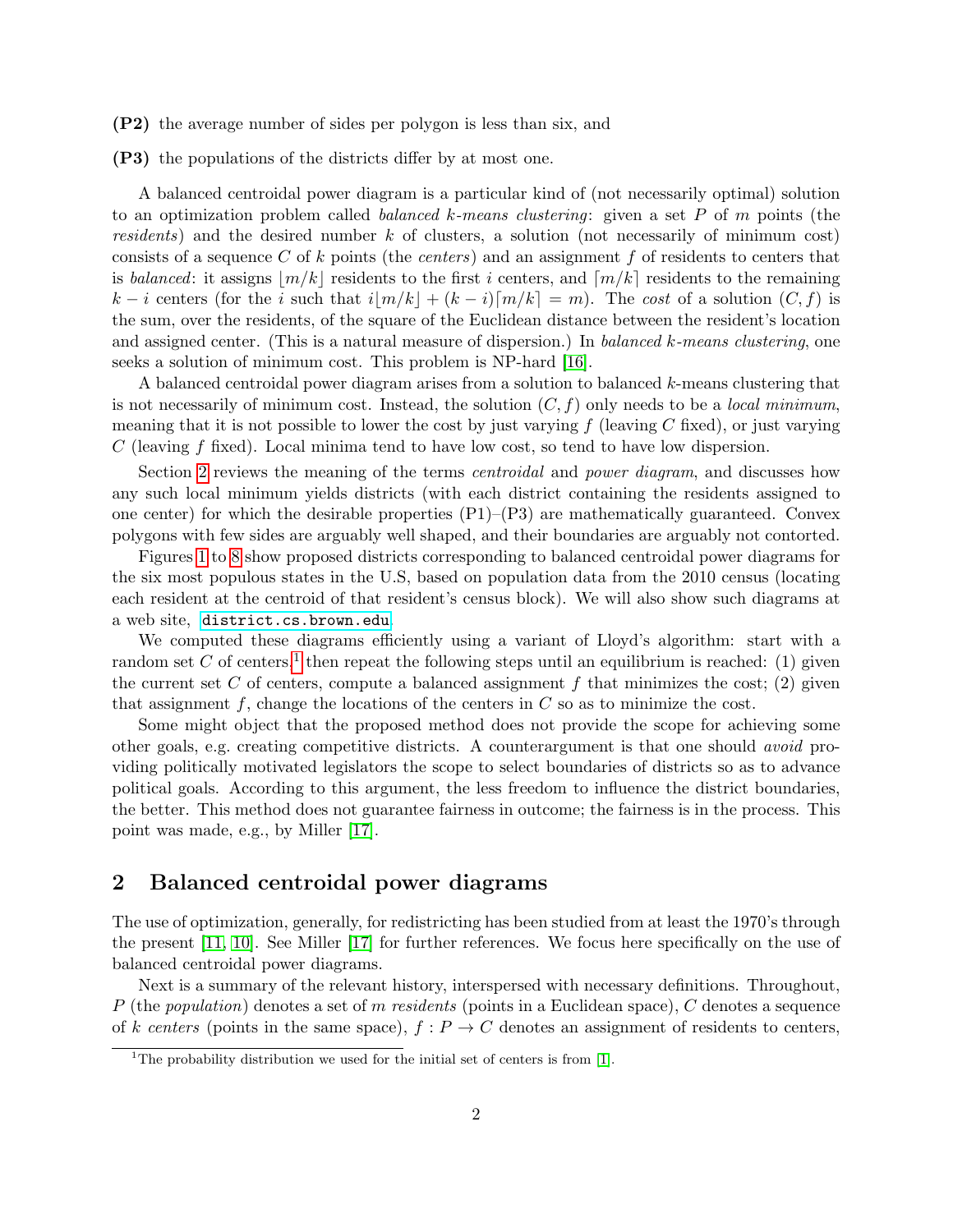<span id="page-2-0"></span>

Figure 1: Florida (27 districts)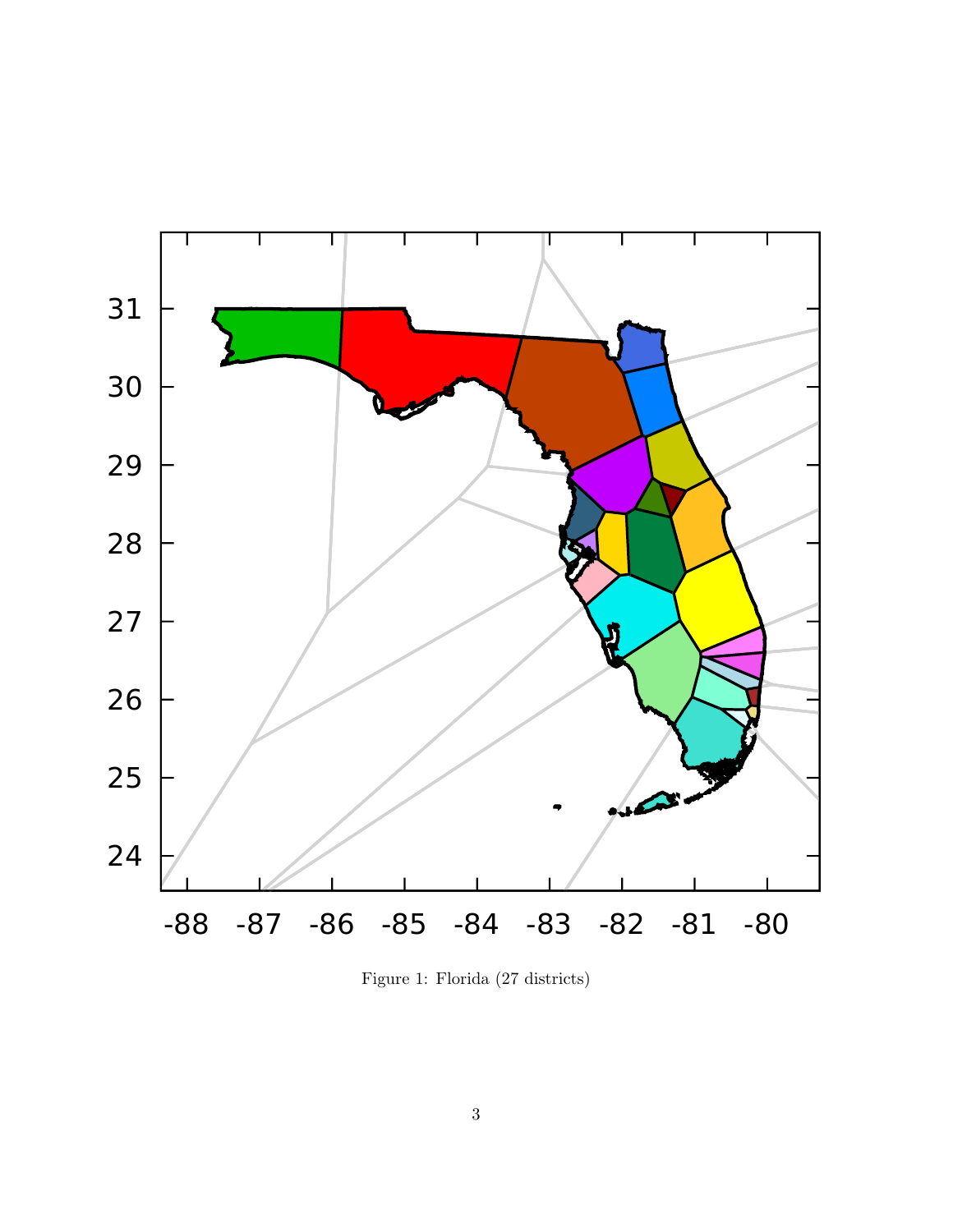

Figure 2: California (53 districts).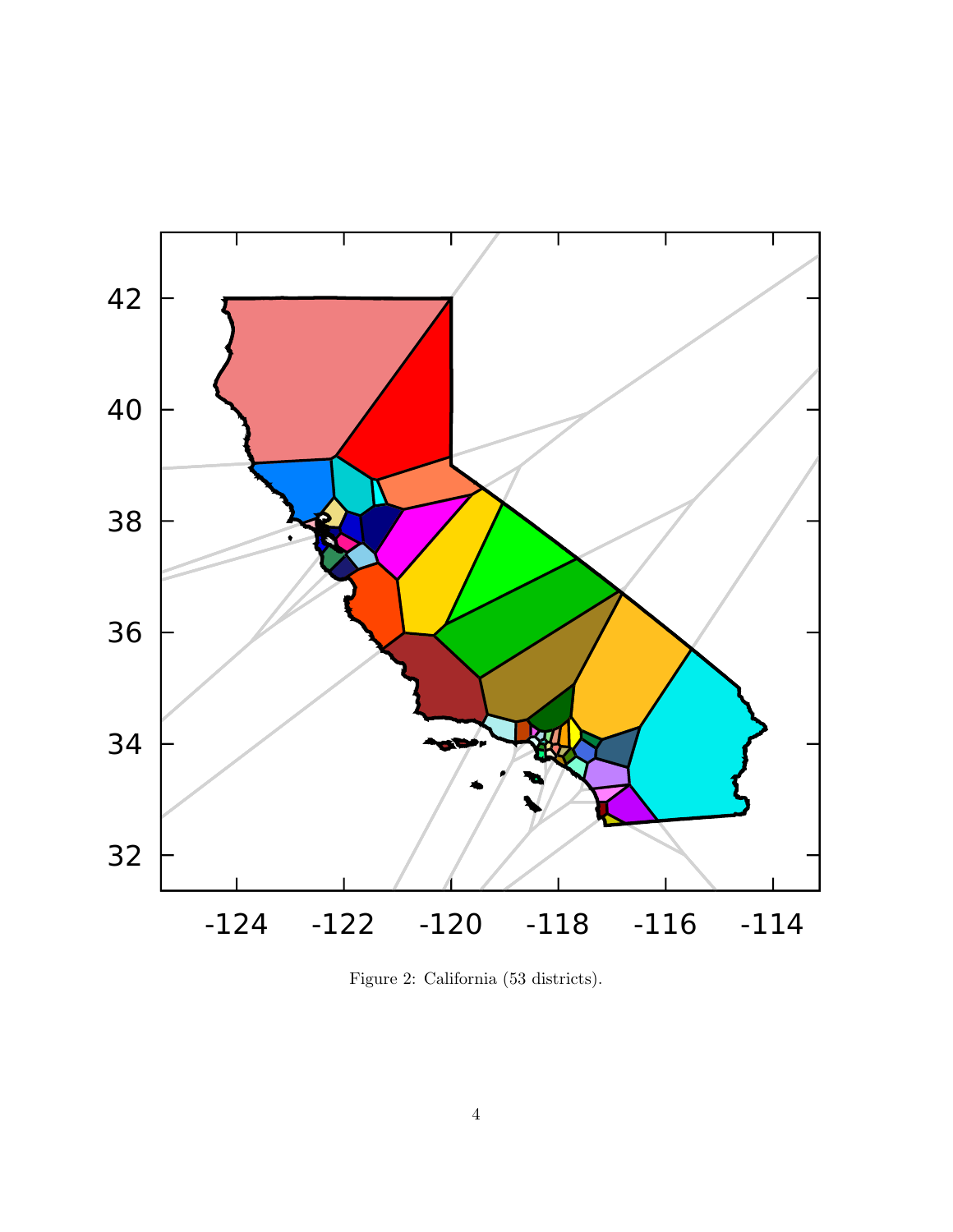

Figure 3: Bay Area (detail of California).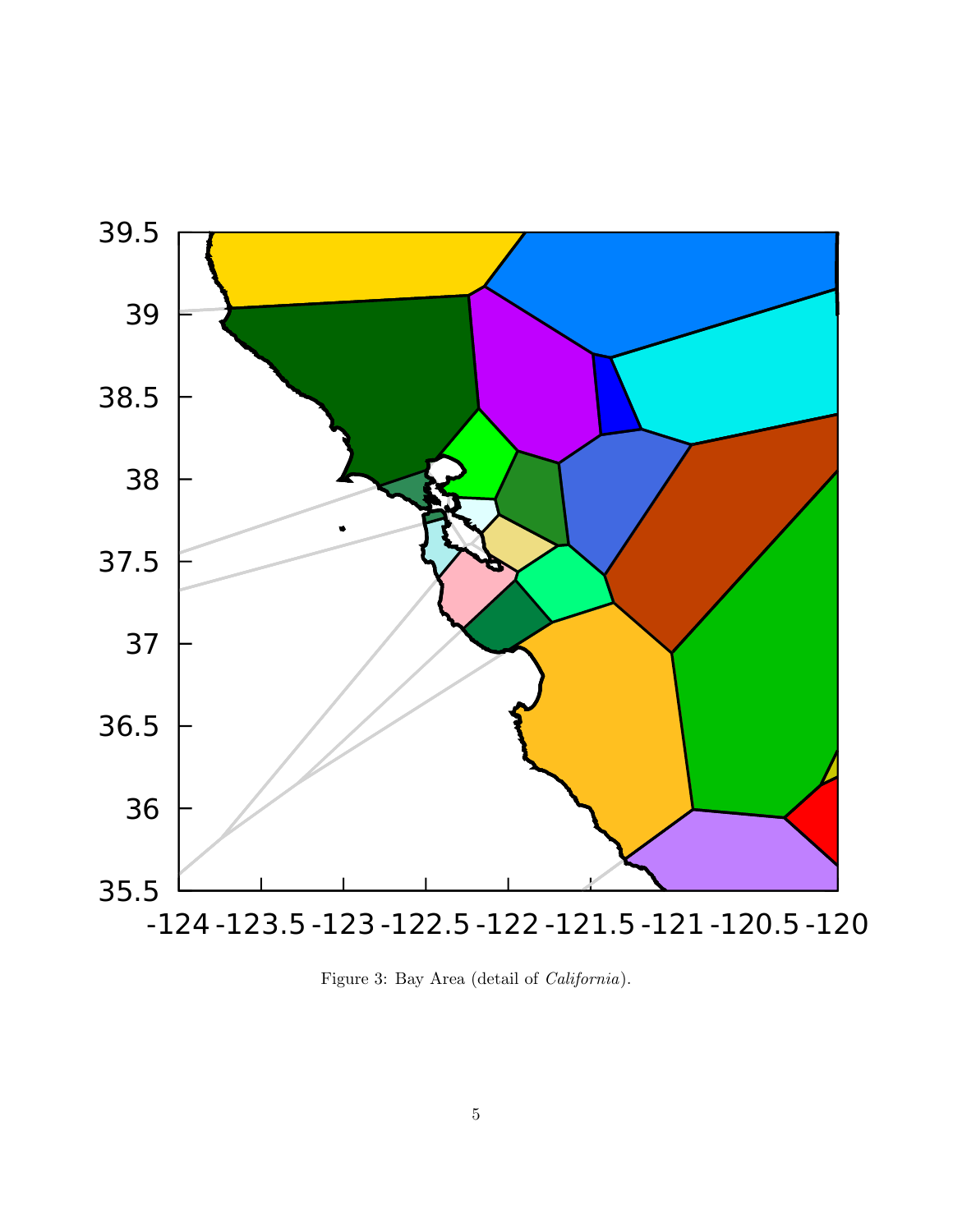

Figure 4: Texas (36 districts).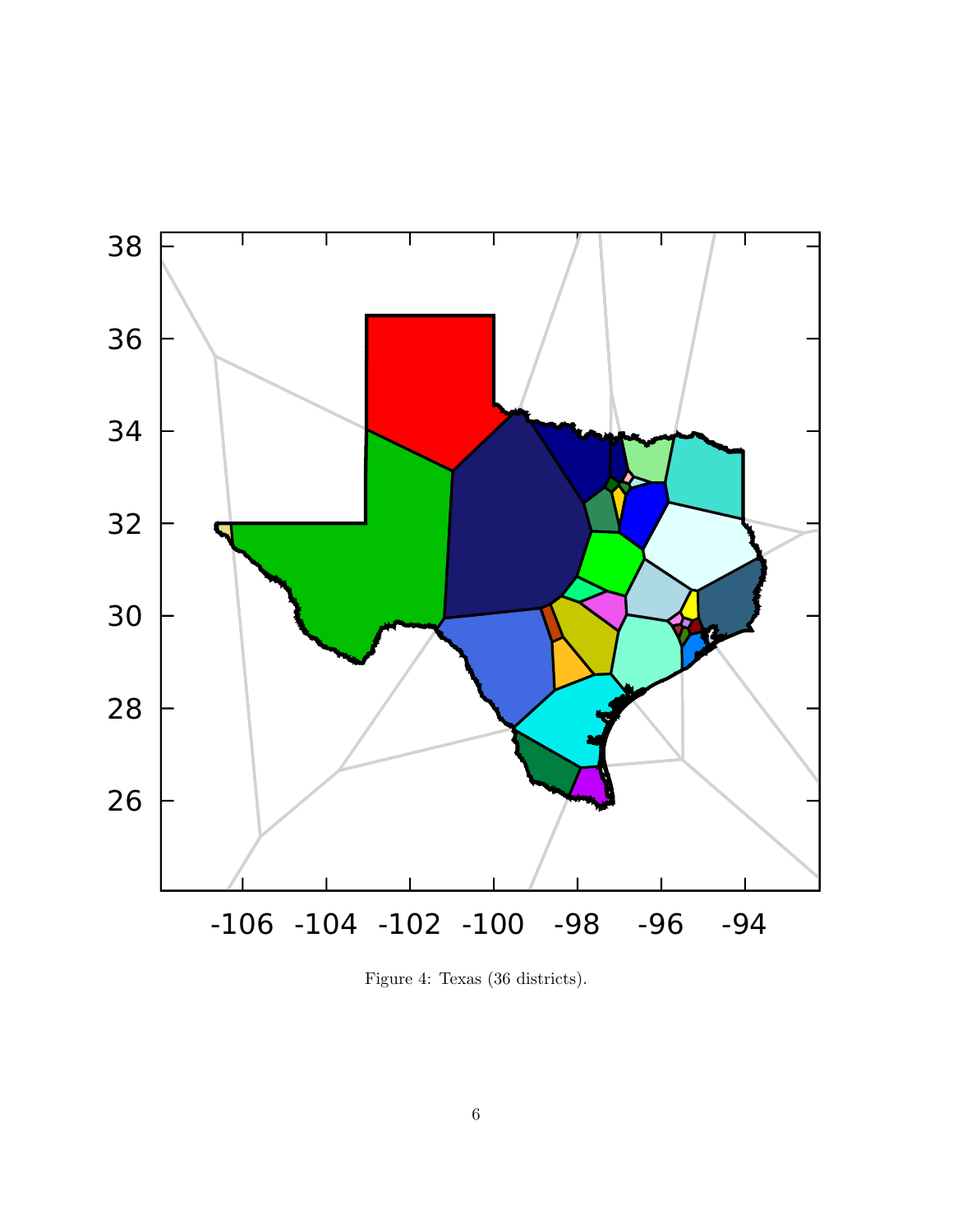

Figure 5: Alabama (7 districts).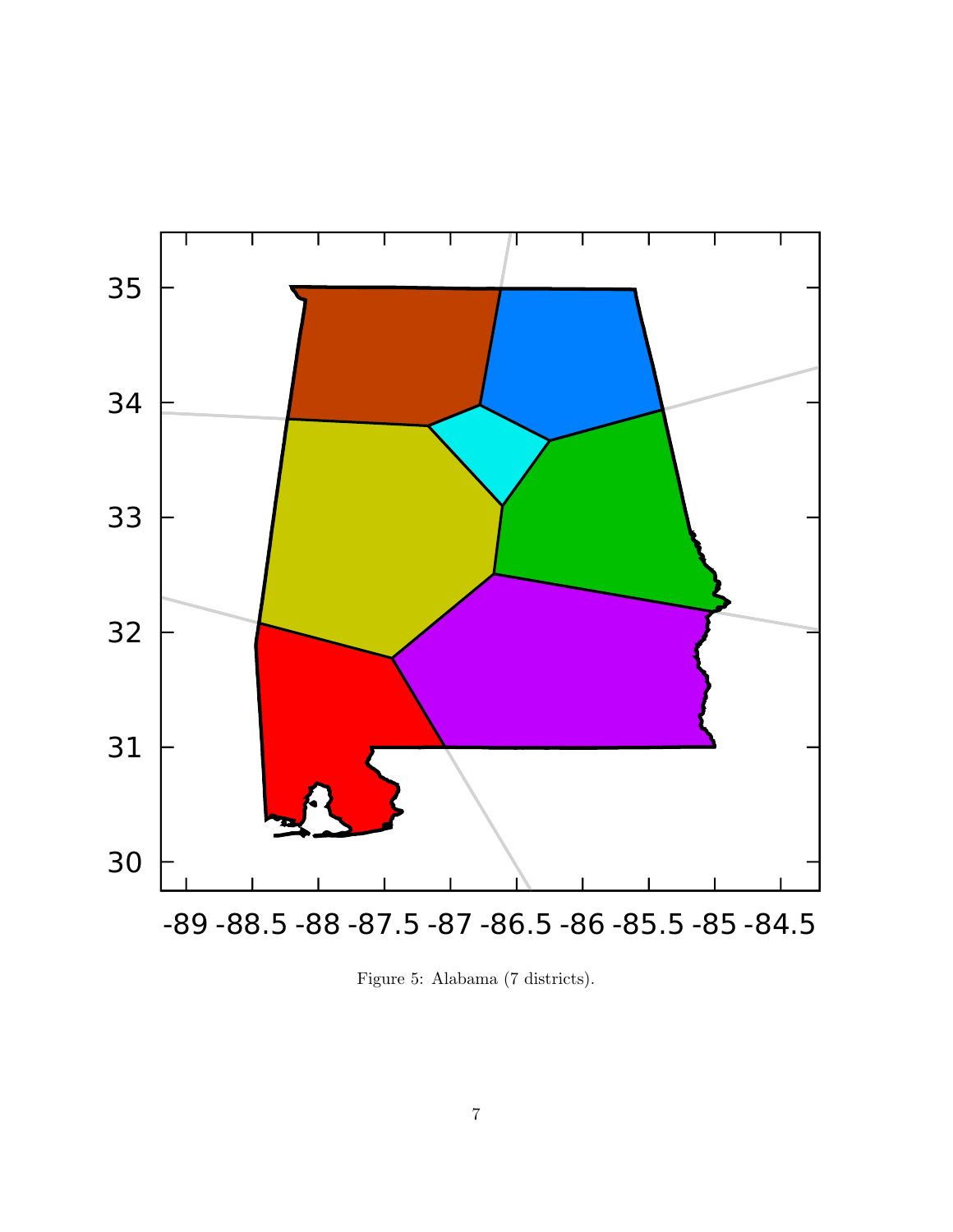

Figure 6: Illinois (18 districts).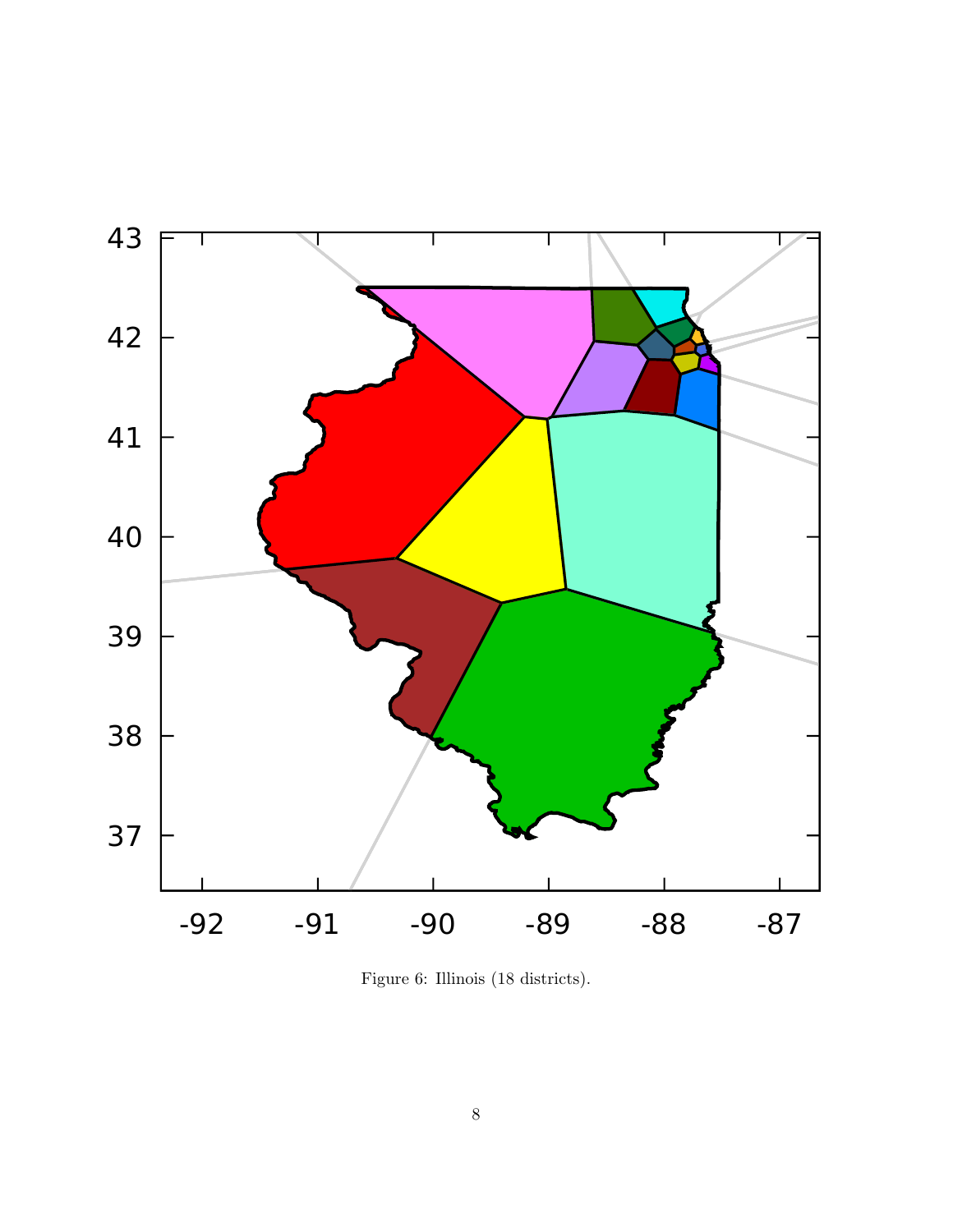

Figure 7: New York (27 districts).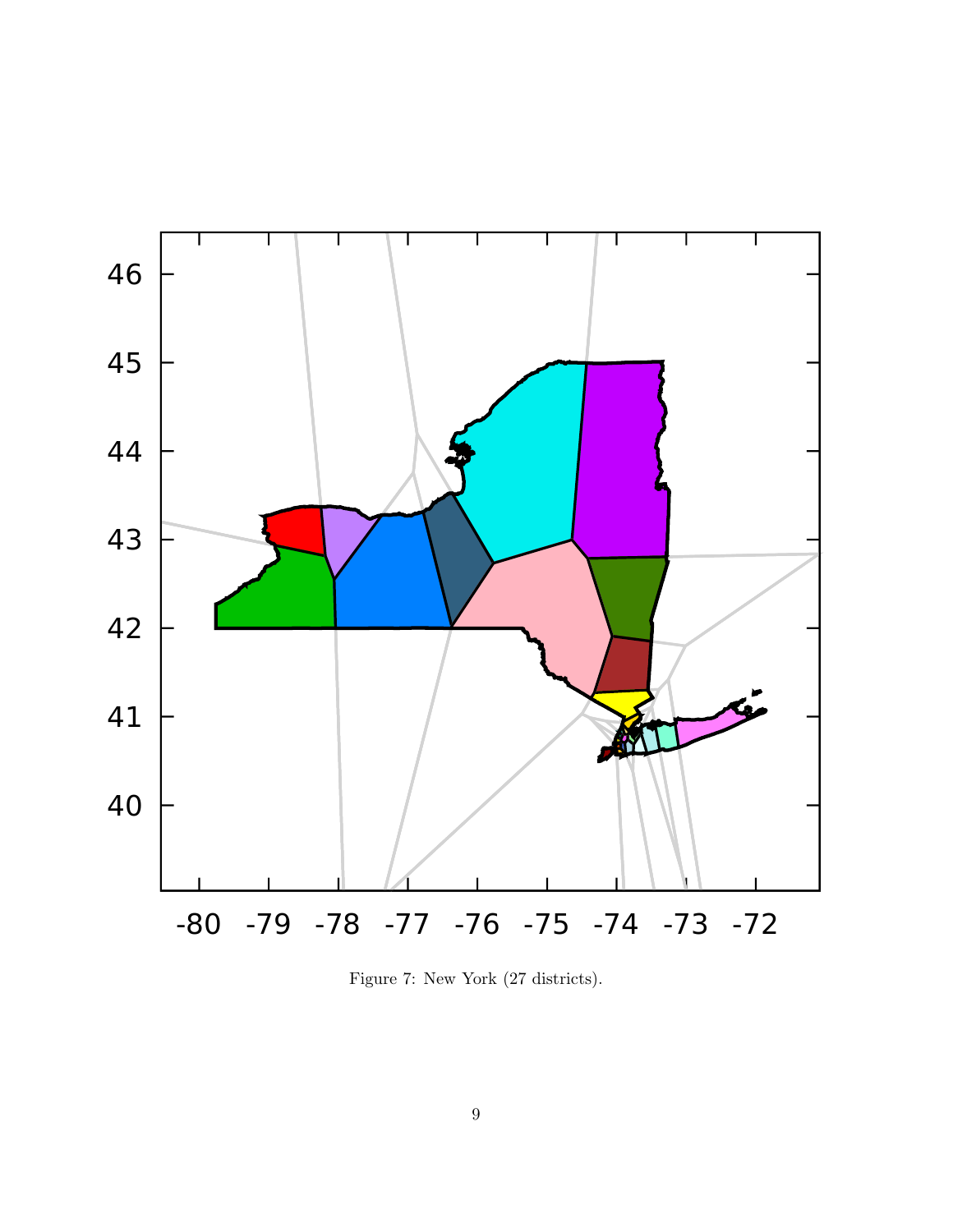<span id="page-9-0"></span>

Figure 8: Long Island, New York and Manhattan (detail from New York).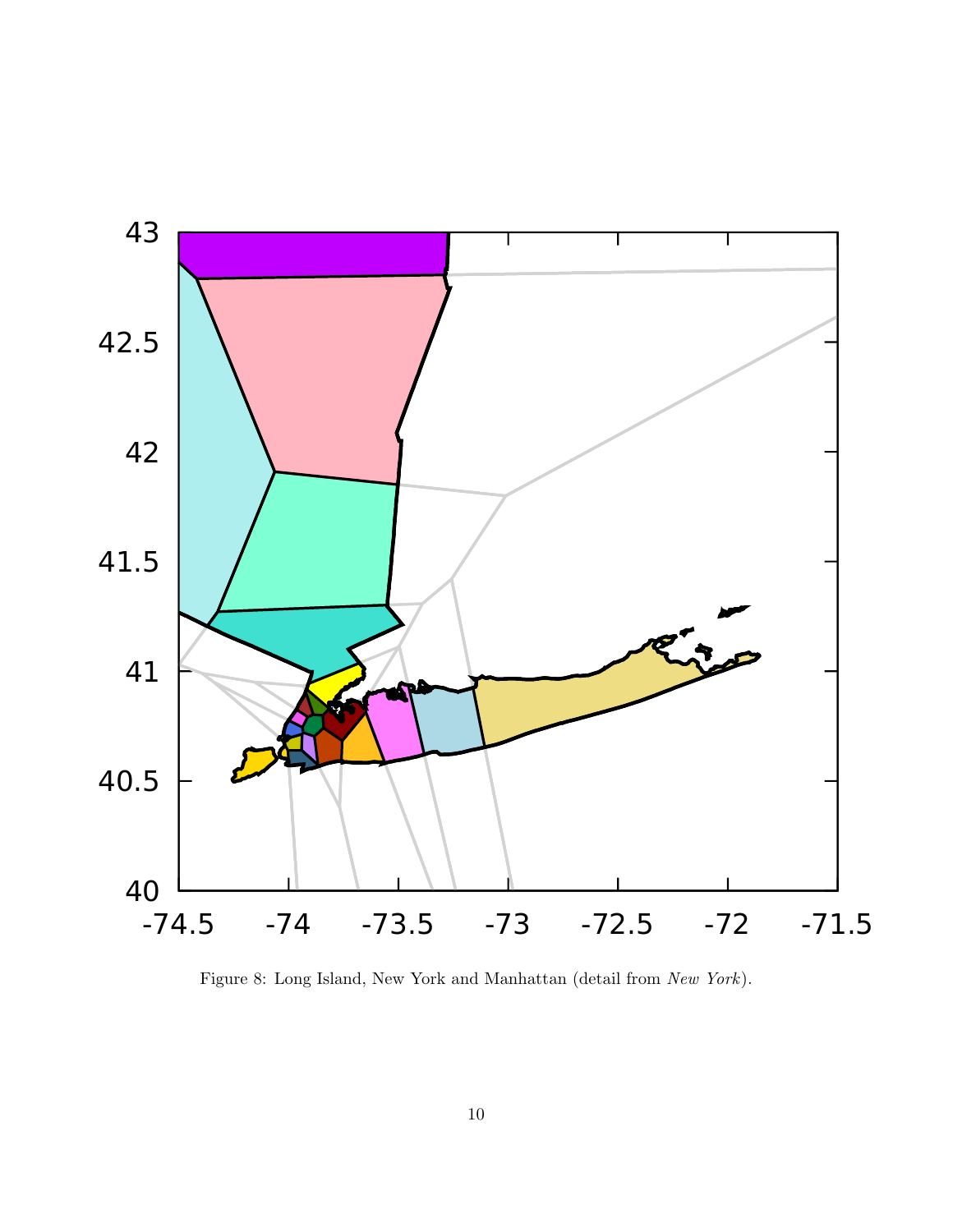and  $d(y, x)$  denotes the distance from  $y \in P$  to  $x \in C$ . We generally consider the parameters P and  $k$  to be fixed throughout, while  $C$  and  $f$  vary.

The power diagram of  $(C, w)$ . Given any sequence C of centers, and a weight  $w_x \in \mathbb{R}$  for each center  $x \in C$ , the power diagram of  $(C, w)$ , denoted  $\mathcal{P}(C, w)$ , is defined as follows. For any center  $x \in C$ , the weighted squared distance from any point y to x is  $d^2(y,x) - w_x$ . The power region  $C_x$  associated with x consists of all points whose weighted squared distance to x is no more than the weighted squared distance to any other center. The power diagram  $\mathcal{P}(C, w)$  is the collection of these power regions.

An assignment  $f: P \to C$  is consistent with  $\mathcal{P}(C, w)$  if every resident assigned to center x belongs to the corresponding region  $C_x$ . (Residents in the interior of  $C_x$  are necessarily assigned to x.)  $\mathcal{P}(C, w, f)$  denotes the power diagram  $\mathcal{P}(C, w)$  augmented with such an assignment.

Power diagrams are well-studied [\[2\]](#page-14-1). If the Euclidean space is  $\mathbb{R}^2$ , it is known that each power region  $C_x$  is necessarily a (possibly infinite) convex polygon. If each weight  $w_x$  is zero, the power diagram is also called a *Voronoi diagram*, and denoted  $V(C)$ . Likewise  $V(C, f)$  denotes the Voronoi diagram extended with a consistent assignment  $f$  (which simply assigns each resident to a nearest center).

Centroidal power diagrams. A centroidal power diagram is an augmented power diagram  $\mathcal{P}(C, w, f)$  such that the assignment f is centroidal: each center  $x \in C$  is the centroid (center of mass) of its assigned residents,  $\{y \in P : x = f(y)\}.$ 

Centroidal Voronoi diagrams. Centroidal Voronoi diagrams (a special case of centroidal power diagrams) have many applications [\[9\]](#page-15-5). One canonical application from graphics is downsampling a given image, by partitioning the image into regions, then selecting a single pixel from each region to represent the region. Centroidal Voronoi diagrams are preferred over arbitrary Voronoi diagrams because the regions in centroidal Voronoi diagrams tend to be more compact.

Lloyd's method is a standard way to compute a centroidal Voronoi diagram  $V(C, f)$ , given P and the desired number of centers,  $k \left[9, \S 5.2\right]$  $k \left[9, \S 5.2\right]$  $k \left[9, \S 5.2\right]$ . Starting with a sequence C of k randomly chosen centers, the method repeats the following steps until the steps do not cause a change in f or  $C$ :

- 1. Given C, let f be any assignment assigning each resident to a nearest center in  $C$ .
- 2. Move each center  $x \in C$  to the centroid of the residents that f assigns to x.

Recall that the *cost* is  $\sum_{y \in P} d^2(y, f(y))$ . Step (1) chooses an f of minimum cost, given C. Step  $(2)$  moves the centers to minimize the cost, given f. Each iteration except the last reduces the cost, so the algorithm terminates and, at termination,  $(C, f)$  is a *local minimum* in the following sense: by just moving centers in  $C$ , or just changing  $f$ , it is not possible to reduce the cost.

In the last iteration, Step (1) computes f that is consistent with  $\mathcal{V}(C)$ , and Step (2) does not change C, so f is centroidal. So, at termination,  $V(C, f)$  is the desired centroidal Voronoi diagram.

Miller [\[17\]](#page-15-2) and Kleiner et al. [\[13\]](#page-15-6) explore the use of centroidal Voronoi diagrams specifically for redistricting. The resulting districts (regions) are guaranteed to be polygonal, and tend to be compact, but their populations can be far from balanced. To address this, we use instead balanced centroidal power diagrams, described next. We compute them using a capacitated variant of Lloyd's method.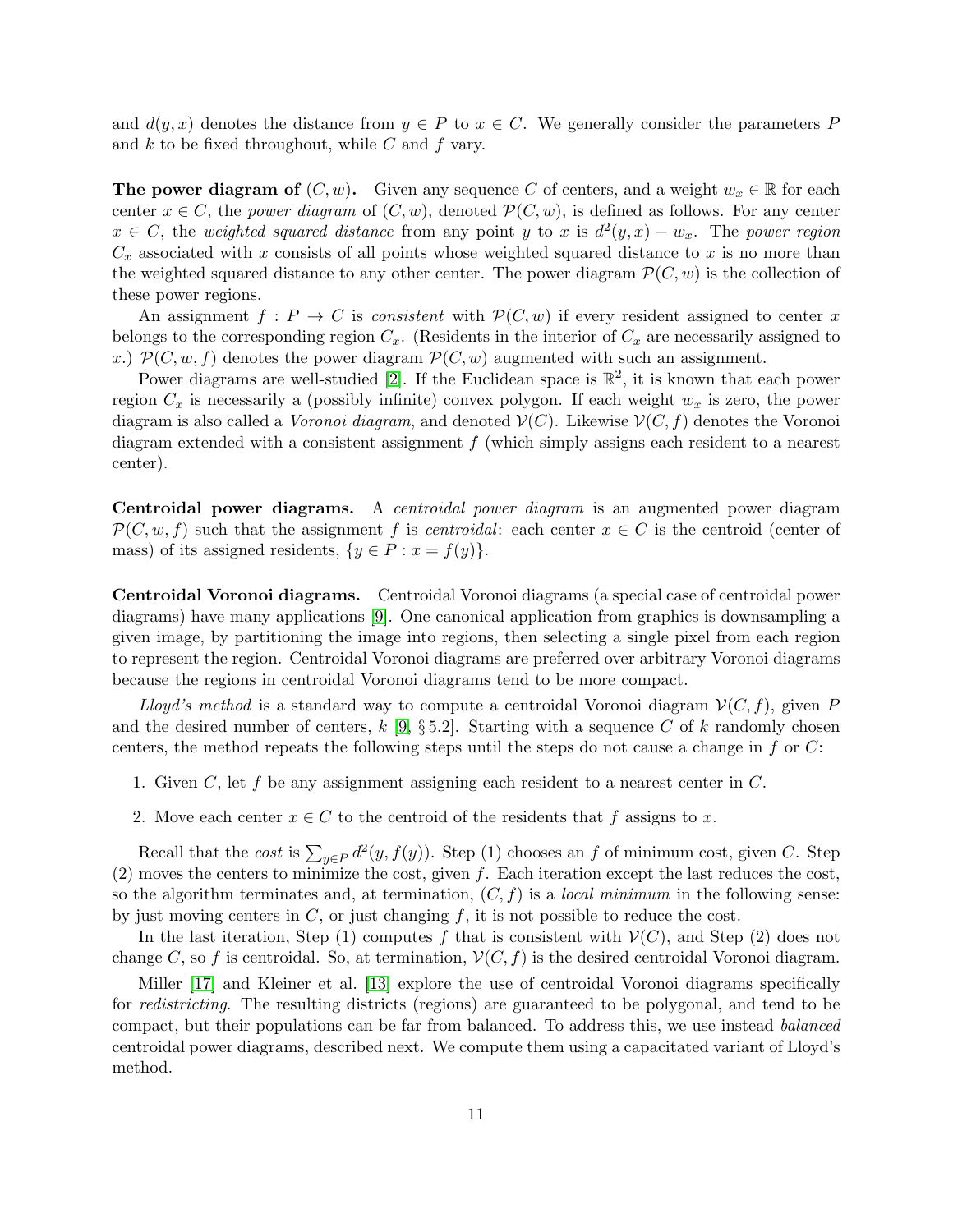**Balanced power diagrams.** A balanced power diagram is an augmented power diagram  $\mathcal{P}(C, w, f)$ such that the assignment  $f$  is balanced (as defined in the introduction). Hence, the numbers of residents in the regions of  $\mathcal{P}(C, w)$  differ by at most 1. Such regions are desirable in many applications.

Aurenhammer et al. [\[3,](#page-14-2) Theorem 1] give an algorithm that, given P and C, computes weights w and an assignment f such that  $\mathcal{P}(C, w, f)$  is a balanced power diagram, and f has minimum cost among all balanced assignments of P to C. We observe in Section [3.1](#page-11-0) that, given  $P, C$ , there exist weights w such that  $\mathcal{P}(C, w, f)$  is a balanced power diagram for any minimum-cost balanced assignment f.

Computing a balanced centroidal power diagram for P. A balanced centroidal power diagram is an augmented power diagram  $\mathcal{P}(C, w, f)$  such that f is both balanced and centroidal. We use the following capacitated variant of Lloyd's method to compute such a diagram, given  $P$  and the desired number  $k$  of centers. Starting with a sequence  $C$  of  $k$  randomly chosen centers, repeat the following steps until Step  $(2)$  doesn't change C:

- 1. Given C, compute a minimum-cost balanced assignment  $f: P \to C$ .
- 2. Move each center  $x \in C$  to the centroid of the residents that f assigns to it.

 $\sum_{y \in P} d^2(y, f(y))$ , and at termination, the pair  $(C, f)$  is a local minimum in the following sense: by As in the analysis of the uncapacitated method, each iteration except the last reduces the cost, just moving the centers in  $C$ , or just changing  $f$  (while respecting the balance constraint), it is not possible to reduce the cost.

The problem in Step (1) can be solved via Aurenhammer et al.'s algorithm, described previously. Instead, as described in Section [3.1,](#page-11-0) we solve it by reducing it to minimum-cost flow; yielding both the stipulated f and (via the dual variables) weights w such that  $\mathcal{P}(C, w, f)$  is a balanced power diagram. In the last iteration, Step  $(2)$  does not change C, so f is also centroidal, and at termination  $\mathcal{P}(C, w, f)$  is a balanced centroidal power diagram, as desired.

In previous work, Balzer et al. [\[4,](#page-14-3) [5\]](#page-15-7) proposed an algorithm equivalent to the above algorithm, except that a local-exchange heuristic (updating  $f$  by swapping pairs of residents) was proposed to carry out Step  $(1)$ . That heuristic does not guarantee that f has minimum cost (given C), so does not in fact guarantee that the assignment is consistent with a balanced power diagram (see Figure [9\)](#page-12-0).

More generally, previously published algorithms [\[4,](#page-14-3) [5,](#page-15-7) [15,](#page-15-8) [8,](#page-15-9) [18\]](#page-15-10) for balanced centroidal power diagrams address applications (e.g. in graphs) that have very large instances, and for which it is not crucial that the power diagrams be exactly centroidal or exactly balanced. Consequently, these algorithms prioritize speed. In fact, none are guaranteed to find a local minimum  $(C, f)$ , nor a balanced centroidal power diagram.

### 3 Our Implementation

#### <span id="page-11-0"></span>3.1 Minimum-cost flow

Aurenhammer et al. [\[3\]](#page-14-2) provide an algorithm that, given the set P of locations of residents and the sequence C of centers, and given a target population for each center (where the targets sum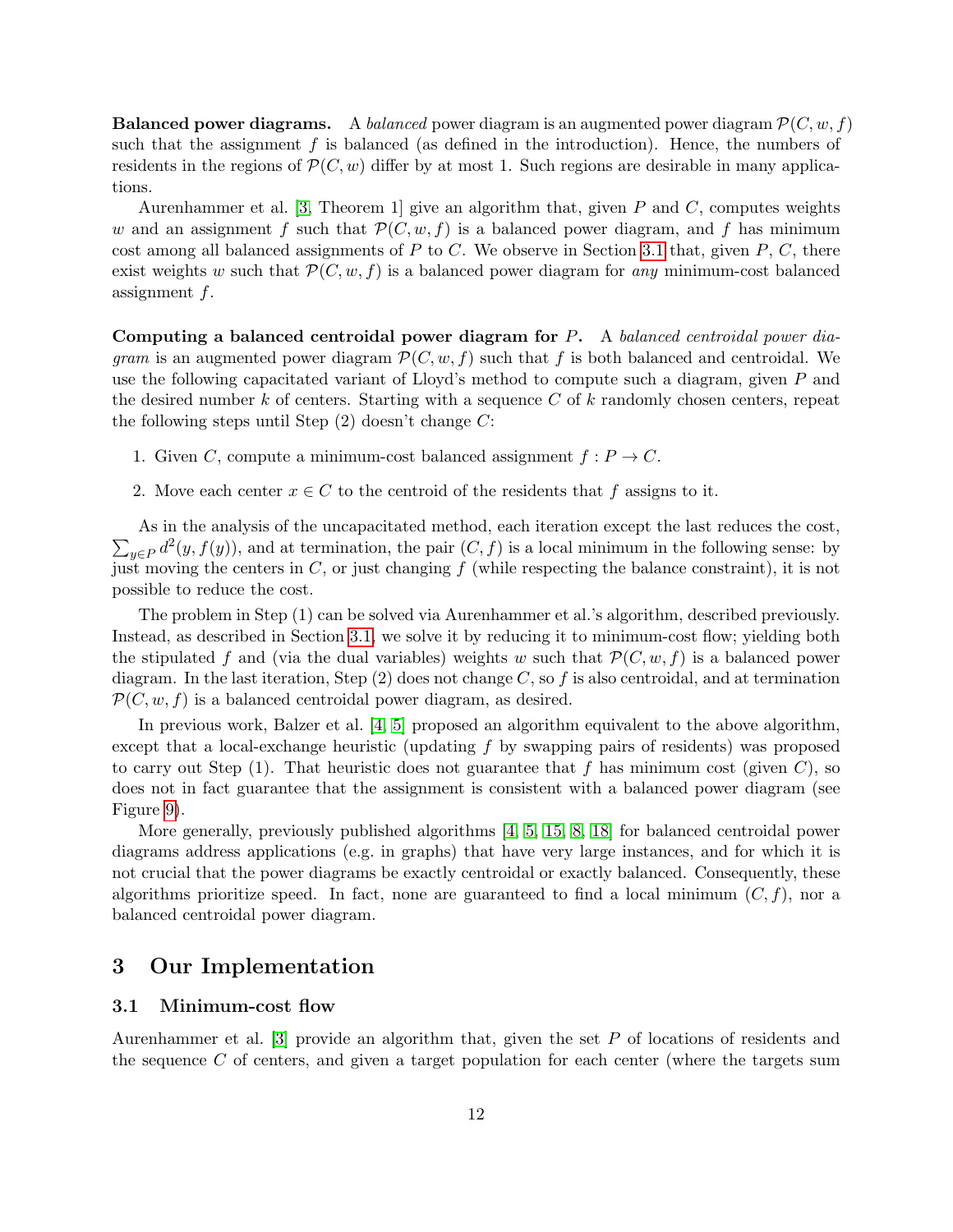

<span id="page-12-0"></span>Figure 9: A counter-example to the swap-based balanced assignment algorithm of Balzer et al. [\[4,](#page-14-3) [5\]](#page-15-7). The  $k = 3$  centers  $C = \{A, B, C\}$  (each of capacity 1) are the even vertices of a hexagon with unit sides. The  $m = 3$  residents  $P = \{X, Y, Z\}$  are the odd vertices. The vertices are perturbed slightly so that the edges in  $M' = \{(A, Y), (B, Z), (C, X)\}\$ each have distance slightly more than 1, while the edges in  $M^* = \{(A, X), (B, Y), (C, Z)\}\$ each have distance slightly less than 1, making  $M^*$  the optimal assignment. But if  $M'$  is the current assignment, for any two sites, say,  $A$  and  $B$ , there is only one possible swap, and it increases the squared distances (by about  $(2^2 + 1^1) - (1^2 + 1^1) = 3$ ). So no local improvement is possible from  $M'$ , even though  $M'$  does not minimize the sum of the squared distances.

to the total population), finds a minimum-cost assignment  $f$  of residents to centers subject to the constraint that the number of residents assigned to each center equals the center's target population. Their algorithm also outputs weights  $w$  for the centers such that the assignment  $f$  is consistent with  $\mathcal{P}(C, w)$ . Their algorithm can be used to find a minimum-cost balanced assignment by using appropriate targets.

In our implementation, we take a different approach to computing the minimum-cost balanced assignment: we use an algorithm for minimum-cost flow. Aurenhammer et al. [\[3\]](#page-14-2) acknowledge that a minimum-cost flow algorithm can be used here but argue that their method is more computationally efficient. As we observe below, the necessary weights  $w$  can be computed from the values of the variables of the linear-programming dual to minimum-cost flow.

Our goal is to find a balanced assignment  $f: P \to C$  of minimum cost,  $\sum_{y \in P} d^2(y, p(y))$ . Let  $u_x \in \{m/k\}, [m/k]\}$  be the number of residents that f must assign to center  $x \in C$ .

We use the following standard linear program and dual:

| minimize <sub>a</sub> $\sum_{y \in P, x \in C} d^2(y, x) a_{yx}$ |                                 |                                          | $\vert$ maximize <sub>w,z</sub> $\sum_{x \in C} \mu_x w_x + \sum_{y \in P} z_y$ |                                                    |  |
|------------------------------------------------------------------|---------------------------------|------------------------------------------|---------------------------------------------------------------------------------|----------------------------------------------------|--|
| subject to                                                       | $\sum_{y \in P} a_{yx} = \mu_x$ |                                          | $(x \in C)$ subject to                                                          | $z_y \le d^2(y, x) - w_x \quad (x \in C, y \in P)$ |  |
|                                                                  | $\sum_{x \in C} a_{yx} = 1$     | $(y \in P)$                              |                                                                                 |                                                    |  |
|                                                                  |                                 | $a_{yx} \geq 0 \quad (x \in C, y \in P)$ |                                                                                 |                                                    |  |
|                                                                  |                                 |                                          |                                                                                 |                                                    |  |

This linear program models the standard transshipment problem. As the capacities  $\mu_x$  are integers with  $\sum_{x} \mu_x = |P|$ , it is well-known that the basic feasible solutions to the linear program are  $0/1$  solutions  $(a_{yx} \in \{0,1\})$ , and that the (optimal) solutions a correspond to the (minimumcost) balanced assignments  $f: C \to P$  such that  $a_{yx} = 1$  if  $f(y) = x$  and  $a_{yx} = 0$  otherwise. Our algorithm solves the linear program and dual by using Goldberg's minimum-cost flow solver [\[12\]](#page-15-11) to obtain a minimum-cost balanced assignment  $f^*$  and an optimal dual solution  $(w^*, z^*)$ . For any minimum-cost balanced assignment f (such as  $f^*$ ) the resulting weight vector  $w^*$  gives a balanced power diagram  $\mathcal{P}(C, w^*, f)$ :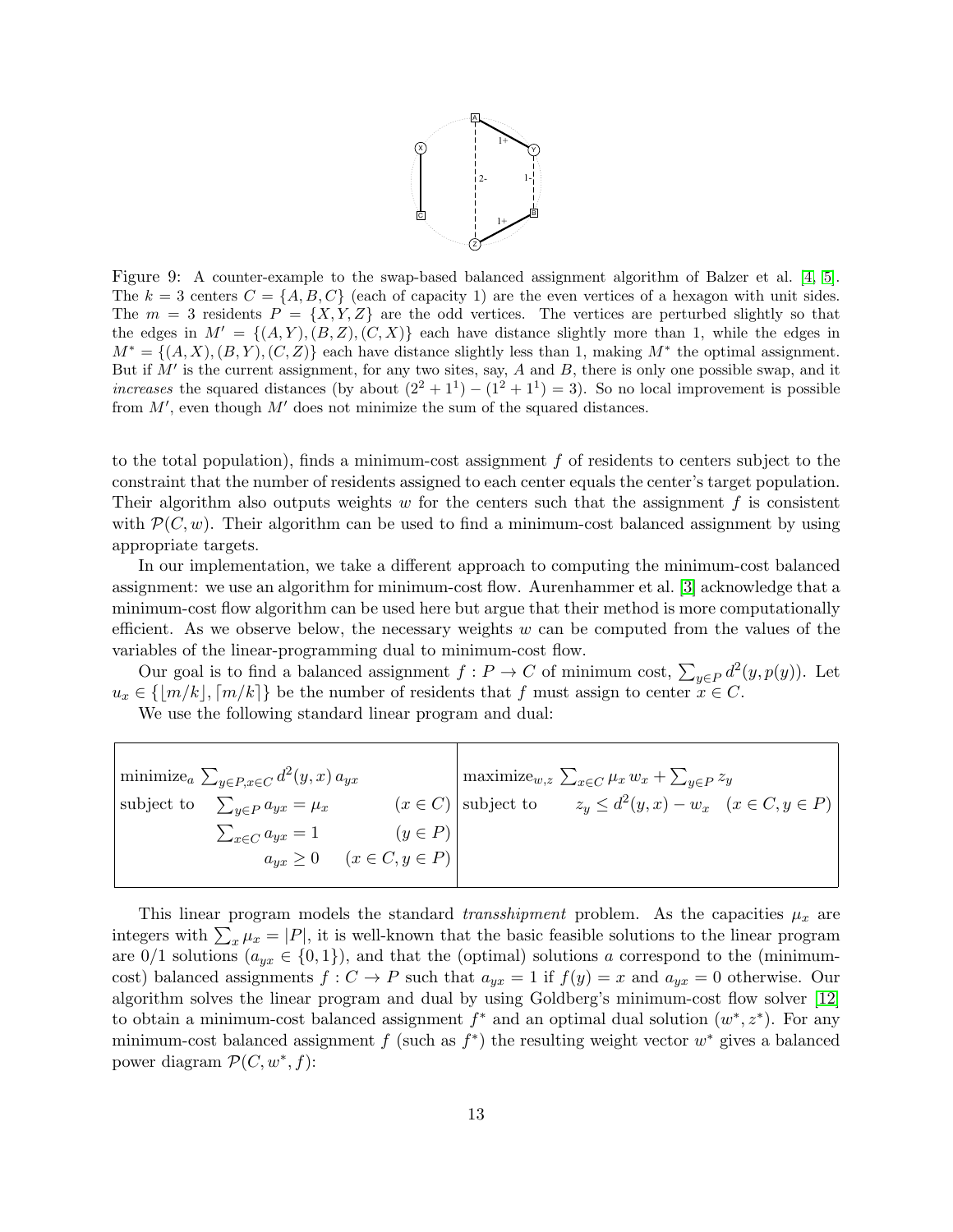**Lemma 1.** Let  $(w^*, z^*)$  b any optimal solution to the dual linear program above. Let f be any balanced assignment. Then  $\mathcal{P}(C, w^*, f)$  is a balanced power diagram if and only if f is a minimumcost balanced assignment.

*Proof.* Let a be the linear-program solution corresponding to  $f$ .

 $(If.)$  Assume that f has minimum cost among balanced assignments. Consider any resident  $y \in P$ . By complimentary slackness, for  $x' = f^*(y)$ , the dual constraint for  $(x', y)$  is tight, that is,  $z_y^* = d^2(y, f(y)) - w_{f(y)}^*$ . Combining this with the dual constraint for y and any other  $x \in C$  gives

$$
d^{2}(y, f(y)) - w_{f(y)}^{*} = z_{y}^{*} \le d^{2}(y, x) - w_{x}^{*}.
$$

That is, from y, the weighted squared distance to  $f(y)$  is no more than the weighted squared distance to any other center  $x \in C$ . So, y is in the power region  $C_{f(y)}$  of its assigned center  $f(y)$ . Hence, f is consistent with  $\mathcal{P}(C, w)^*$ , and  $\mathcal{P}(C, w^*, f)$  is a balanced power diagram.

(Only if.) Assume that f is consistent with  $\mathcal{P}(C, w^*)$ . That is, the weighted squared distance from y to  $f(y)$  is no more than the weighted squared distance to any other center  $x \in C$ . That is, defining  $z'_{y} = d^{2}(y, f(y)) - w_{f(y)}^{*}$ 

$$
z_y' = d^2(y, f(y)) - w_x^* \le d^2(y, x) - w_x^*.
$$

Thus,  $(w^*, z')$  is a feasible dual solution. Furthermore, the complimentary slackness conditions hold for a and  $(w^*, z')$ . That is,  $a_{yz} > 0 \implies f(y) = x \implies z'_y = d^2(y, x) - w_x^*$ . Hence, a and  $(w^*, z')$ are optimal. Since  $a$  is optimal,  $f$  has minimum cost.  $\Box$ 

#### 3.2 Experiments

We ran our algorithm on various instances of the redistricting problem. We considered the following US states: Alabama, California, Florida, Illinois, New York, and Texas. Note that this list of states contains the biggest states in terms of population and number of representatives, and so our algorithm is usually faster on smaller states.

For each of these states, we used the data provided by the US Census Bureau [\[7\]](#page-15-12), namely the population and housing unit count by block from the 2010 census. Hence, the input for our algorithm was a weighted set of points in the plane where each point represents a block and its weight represents the number of people living in the block. For each state, we defined the number of clusters to be the number of representatives prescribed for the state. See Table [1](#page-13-0) for more details.

<span id="page-13-0"></span>

| State      | Number of representatives | Population | Number of iterations to converge |
|------------|---------------------------|------------|----------------------------------|
| Alabama    |                           | 4779736    | 28                               |
| California | 53                        | 37253956   | 49                               |
| Florida    | 27                        | 18801310   | 51                               |
| Illinois   | 18                        | 12830632   | 72                               |
| New York   | 27                        | 19378102   | 65                               |
| Texas      | 36                        | 25145561   | 42                               |

Table 1: The states considered in our experiments together with the number of clusters (i.e.: number of representatives) and number of clients (i.e. population of the state).

We note that in all cases our algorithm converged to a local optimum.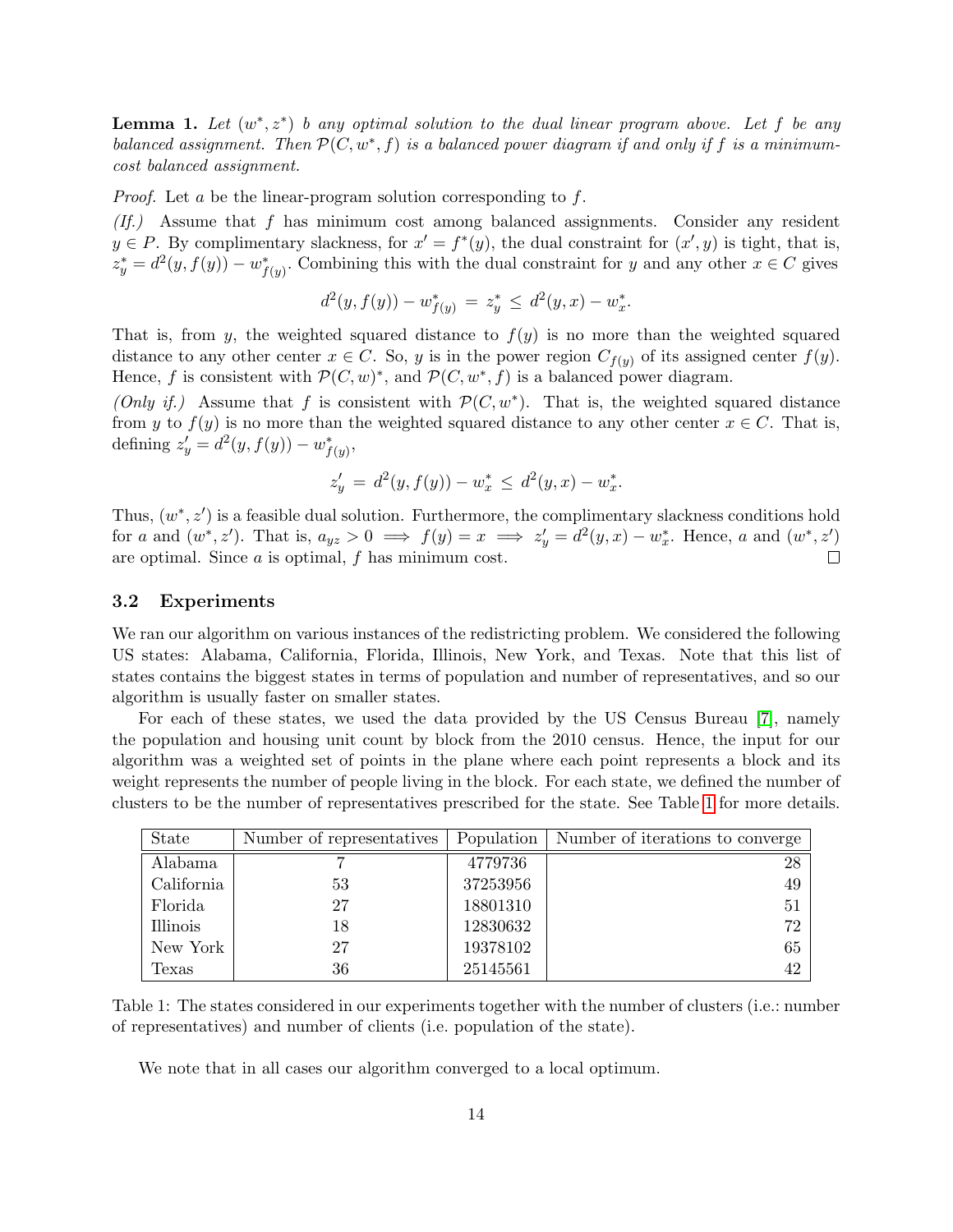#### 3.3 Technical details and implementation

We will make our implementation available at <https://bitbucket.org/pnklein/district>. The implementation is mostly written in C++. Our implementation makes use of a slightly adapted version of a min-cost flow implementation, cs2 due to Andrew Goldberg and Boris Cherkassky and described in [\[12\]](#page-15-11). The copyright on cs2 is owned by IG Systems, Inc., who grant permission to use for evaluation purposes provided that proper acknowledgments are given. If there is interest, we will write a min-cost flow implementation that is unencumbered.

We also provide Python 3 scripts for reading census-block data, reading state boundary data, finding the boundaries of the power regions, and generating gnuplot files to produce the figures shown in the paper. These figures superimposed the boundaries of the power regions and the boundaries of states (obtained from [\[6\]](#page-15-13)

For our experiments, the programs were compiled using g++-7 and run on a laptop with processor Intel Core i7--6600U CPU, 2.60GHz and total virtual memory of 8GB. The system was Debian buster/sid.

The total running time was less than fifteen minutes for all instances except California, which took about an hour.

### 4 Concluding remarks

We have focused in this paper on the Euclidean plane. This ensures that each district is the intersection of the geographical region (e.g. state) with a polygon. However, in view of the fact that the method we propose might generate a district that includes residents separated by water, mountains, etc., one might want to consider a different metric, e.g. to take travel time into account. Suppose, for example, the metric is that of an undirected graph with edge-lengths. One can use essentially the same algorithm for finding a balanced centroidal power diagram. Computing a minimum-cost balanced assignment (Step 1) and the associated weights can still be done using an algorithm for minimum-cost flow as described in Section [3.1.](#page-11-0) In Step 2, the algorithm must move each center to the location that minimizes the sum of squared distances from the assigned residents to the new center location. In a graph, we limit the candidate locations to the vertices and possibly locations along the edges. Under such a limit, it is not hard to compute the best locations.

# References

- <span id="page-14-0"></span>[1] David Arthur and Sergei Vassilvitskii. k-means++: the advantages of careful seeding. In Proceedings of the Eighteenth Annual ACM-SIAM Symposium on Discrete Algorithms, pages 1027–1035, 2007.
- <span id="page-14-1"></span>[2] Franz Aurenhammer. Power diagrams: Properties, algorithms and applications. SIAM Journal on Computing, 16(1):78–96, February 1987.
- <span id="page-14-2"></span>[3] Franz Aurenhammer, Friedrich Hoffmann, and Boris Aronov. Minkowski-type theorems and least-squares clustering. Algorithmica, 20(1):61–76, 1998.
- <span id="page-14-3"></span>[4] Michael Balzer and Daniel Heck. Capacity-constrained Voronoi diagrams in finite spaces. In Proceedings of the 5th Annual International Symposium on Voronoi Diagrams in Science and Engineering, Kiev, Ukraine, September 2008. 00014.